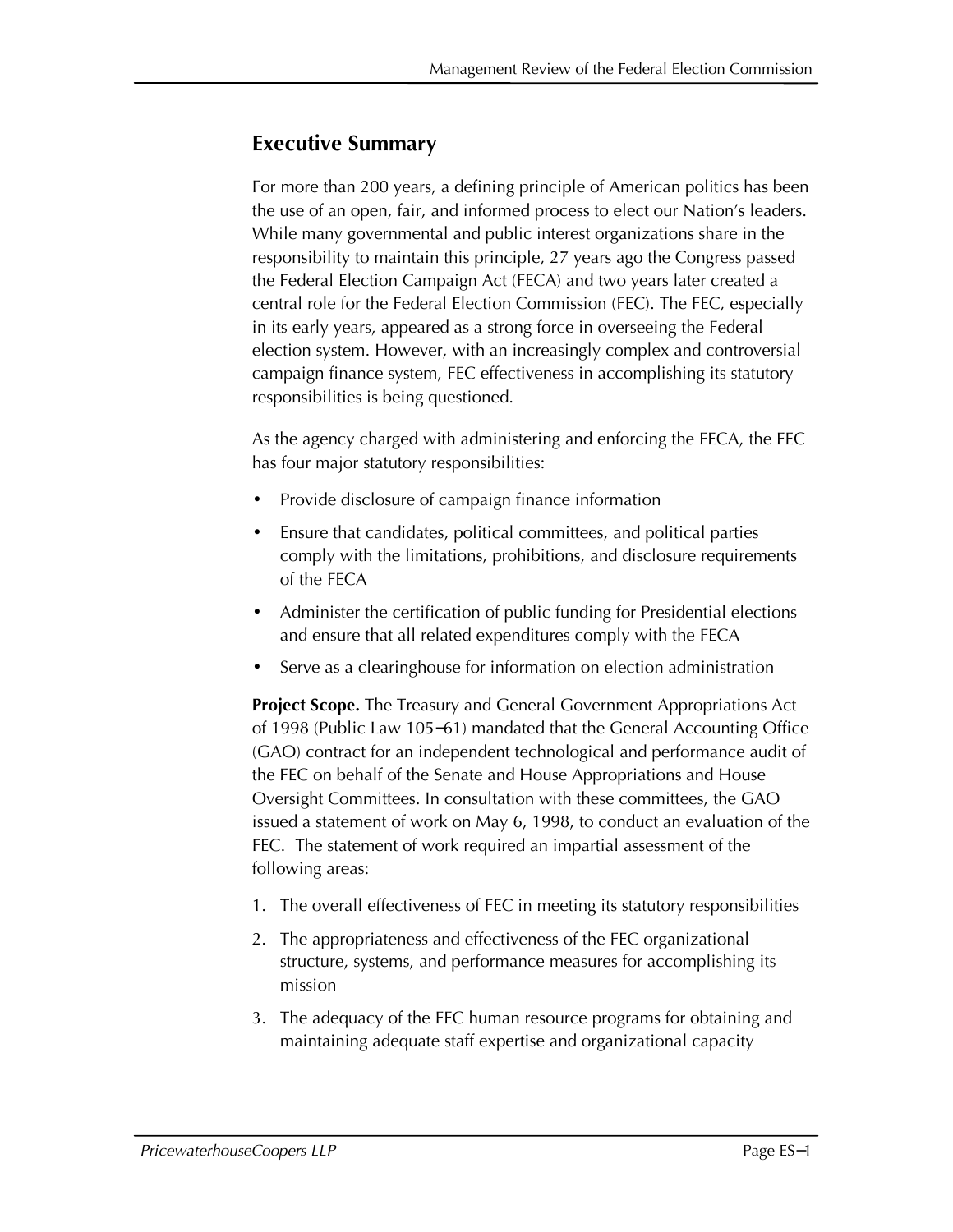- 4. The adequacy of the FEC strategic information resources management plan as a tool to increase FEC efficiency and effectiveness through the use of data-processing systems
- 5. The adequacy and completeness of internal management and financial control systems to efficiently and effectively serve FEC management needs, as well as the reliability of information provided by these systems
- 6. Regulated customer satisfaction with the products and services provided by the FEC

# **Overview of Findings**

Today, the FEC finds itself in an electioneering environment vastly different from the one 25 ago when it was created. Where once campaigns were characterized by "volunteers" and "contributions," the current election process has evolved into a high-velocity system of complex transactions and litigious recourse, punctuated by the actions of a few participants engaging in behavior designed to push the limits of the traditional campaign finance system.

The FEC is basically a competently managed organization with a skilled and motivated staff, although it has shortcomings. The ability of the FEC to adapt to the changing election environment, however, has been hindered by the FECA statute itself, escalating campaign finance disclosure and compliance workloads, and an organizational culture that has attempted incremental change in a deadline-driven environment stretched by limited resources. As a result, notable strengths and weaknesses characterize the Commission. These are its general strengths:

- The FEC has a strong organizational focus on facilitating voluntary compliance within the filing community to create an accurate public record of campaign finances.
- · The filing community is generally satisfied with the products and services provided by the FEC.
- · Productivity has increased in the processing, review, and dissemination of campaign finance transactions in the face of increasing workloads.
- · Confidentiality of potential and existing compliance matters is maintained throughout the report review, referral, audit, and enforcement processes.
- Disclosure and compliance activities are executed without partisan bias.

However, FEC operations have these shortcomings: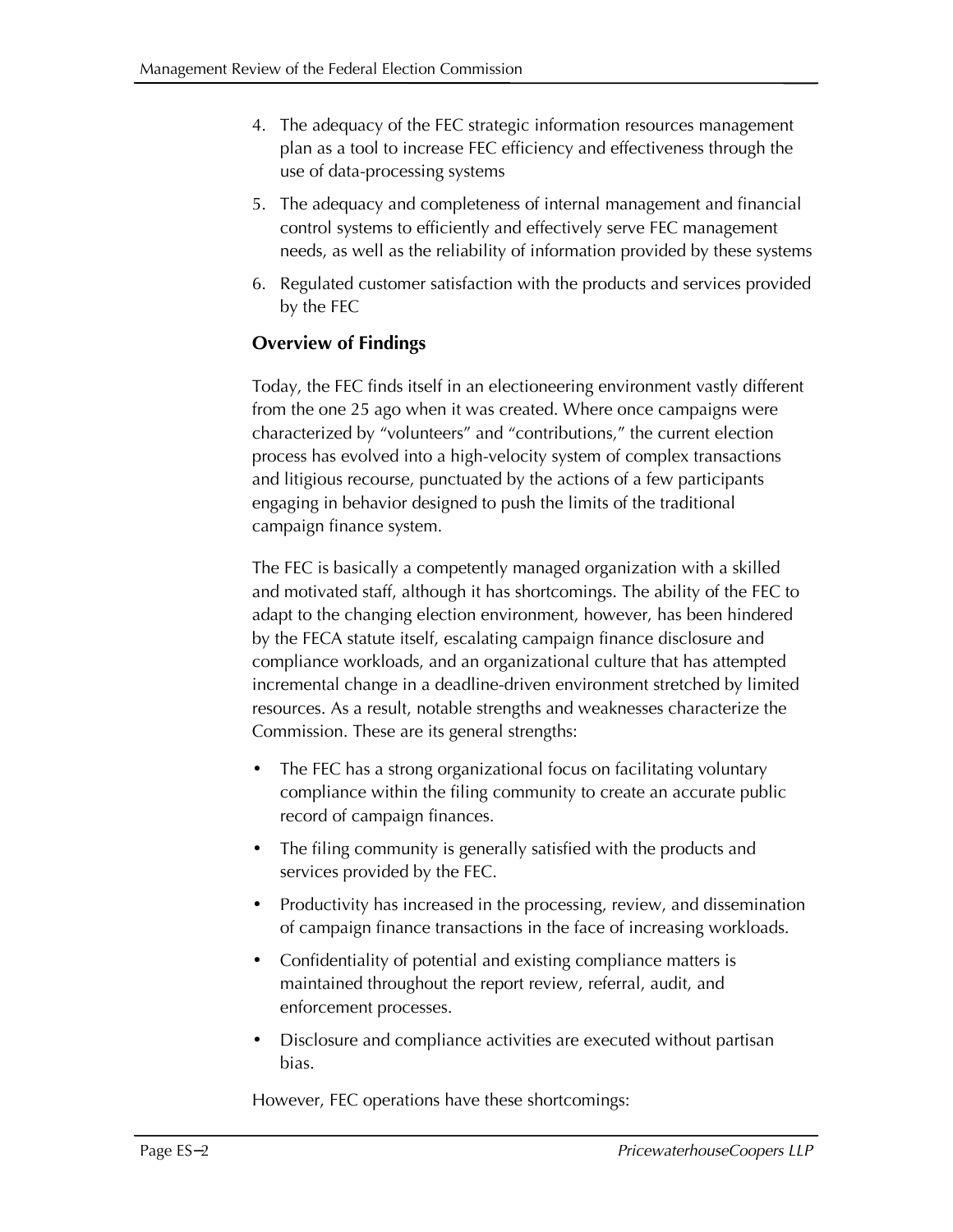- Campaign finance report disclosure and review activities rely on an antiquated paper-based and manual transaction coding, entry, verification, and clarification processes.
- FEC organizational units operate in a compartmentalized and autonomous manner that leads to diminished communication, collaboration, and innovation.
- Because of limited staff resources and increasing case complexity, current volumes of enforcement cases appear to exceed FEC disposition capacity.
- Absence of a descriptive offense categorization approach to monitor and analyze compliance violations and closed enforcement matters limits Commissioner, policy maker, and public awareness of emerging FECA offense trends and how the FEC has allocated resources to respond to these changes. (Other Federal law enforcement agencies have developed these categorization profiles to track offender changes and readjust enforcement strategies.)

## **Assessment Findings for Six Specific Study Topics**

**1. With its current level of resources and escalating workloads, the FEC accomplishes its disclosure responsibilities, but struggles to meet its compliance mission.** The agency operates in a fair, impartial manner, maintaining strict confidentiality and a low tolerance for errors. It discloses campaign finance activity in a manner that effectively furthers the intent of the FECA. The FEC operates in an electoral environment where the vast majority of participants comply with the spirit and letter of the law. Against this background, however, the FEC applies its compliance and enforcement tools in a somewhat disjointed manner. Efficiency and productivity remain secondary considerations behind confidentiality, impartiality, and mistake avoidance.

The organization places a premium on facilitating voluntary compliance, and the regulated community values the products and services designed and employed by the FEC to enhance this voluntary compliance. The Commission's disclosure of the sources of campaign funds provides the electorate with opportunities to make informed choices. The process is highly customer focused and produces timely products; however, the FEC processes to review and disclose reported information involve many inefficient activities related to data coding, entry, and transaction clarification. More intelligible and useful information at less cost could be provided if the FEC made a number of enhancements to its filing, disclosure, and reports analysis processes.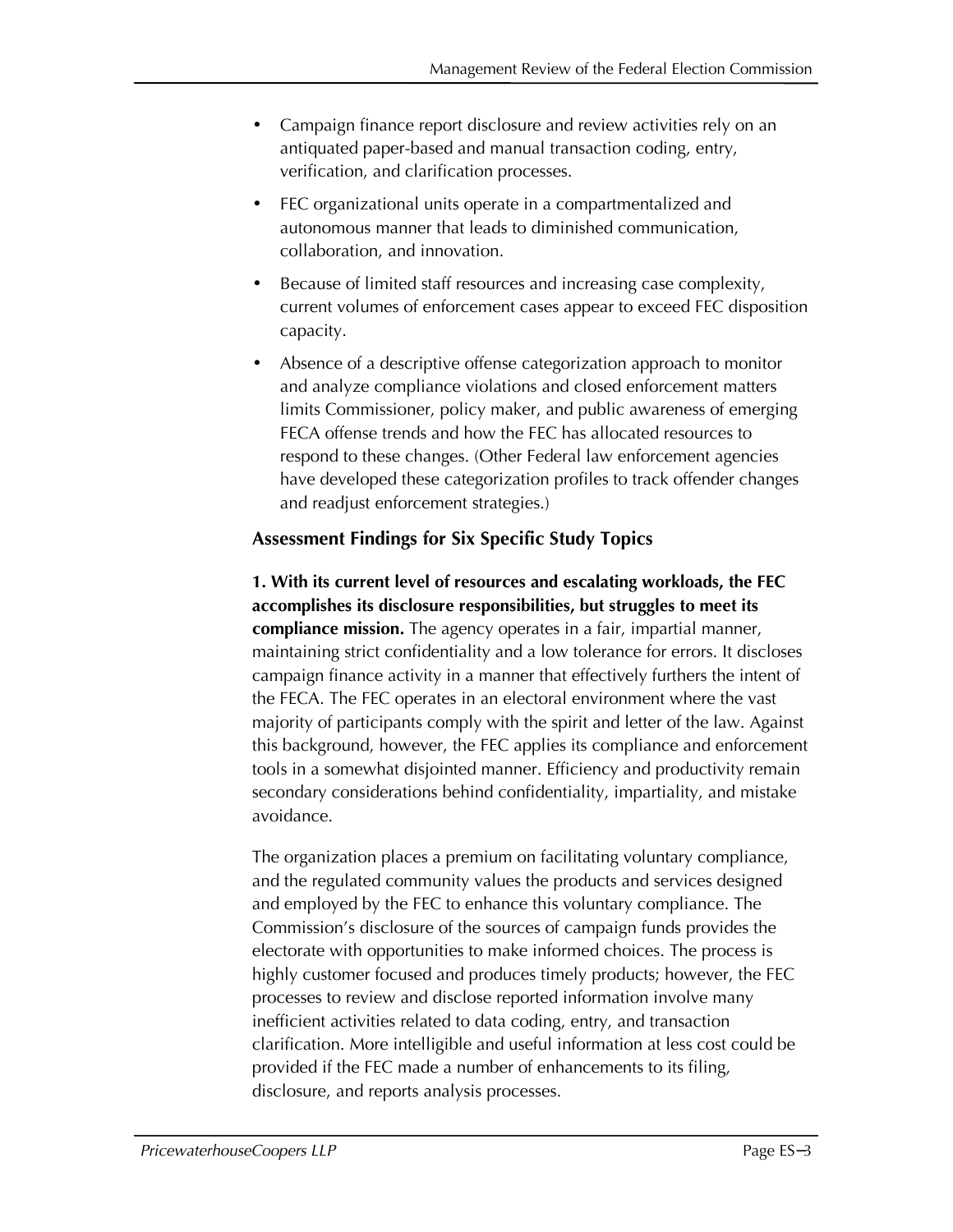The FEC compliance program seeks to ensure compliance with FECA prohibitions and limitations on the sources and amounts of funds and disclosure requirements. Unlike the disclosure program, the compliance program is not a unified process with predictable workflows. Because of limited staff resources and increasing case complexity, current volumes of enforcement cases appear to exceed FEC disposition capacity.

The Commission's Enforcement Priority System (EPS) is a system for prioritizing enforcement matters in the face of limited staff resources. The EPS is a reasonable triage approach and operates without evident partisan bias. EPS allows the FEC to exercise prosecutorial judgment while providing sufficient structure to differentiate among cases for Commissioner disposition. Improvements to strengthen the accountability of the caseactivation process and an increase in enforcement resources to expand the number of cases activated for disposition would enhance compliance effectiveness.

Exhibit ES-1 summarizes the FEC disclosure and compliance programs along the assessment criteria of mission achievement, results orientation, fairness, and efficiency.

#### Exhibit ES-1

| Mission Achievement. Do the core FEC programs further the letter and intent of the law?<br>Yes, with qualification.                                                                                                                                                                                                                                       |                                                                                                                                                                                                                                                                                                                                                                                                                                                                                                                                                                                 |  |  |  |  |
|-----------------------------------------------------------------------------------------------------------------------------------------------------------------------------------------------------------------------------------------------------------------------------------------------------------------------------------------------------------|---------------------------------------------------------------------------------------------------------------------------------------------------------------------------------------------------------------------------------------------------------------------------------------------------------------------------------------------------------------------------------------------------------------------------------------------------------------------------------------------------------------------------------------------------------------------------------|--|--|--|--|
| <b>Disclosure</b>                                                                                                                                                                                                                                                                                                                                         | Compliance                                                                                                                                                                                                                                                                                                                                                                                                                                                                                                                                                                      |  |  |  |  |
| Disclosure deadlines routinely met<br>Disclosure enhances enforcement of<br><b>FECA</b><br>Accurate public record of campaign<br>finances ensured by reviewing and<br>clarifying transactions<br>Disclosure database provides<br>electorate with detailed campaign<br>receipt, but not expenditure,<br>information with which to make<br>informed choices | FEC seeks to enforce full FECA<br>$\bullet$<br>spectrum<br>FEC internal referrals yield more cases<br>٠<br>of "reporting" noncompliance, while<br>external complaints yield more cases<br>of "finance" noncompliance<br>1,179 cases closed (1/1/94–9/30/98)<br>$\geq$ 2% Suit authorization (29)<br>$\geq$ 22% Conciliation (262)<br>▶ 1% Probable Cause To Believe* (13)<br>$\geq 12\%$ Reason To Believe* (140)<br>$\geq 3\%$ No Reason To Believe (36)<br>$\geq$ 33% Low-priority dismissal (388)<br>$\geq$ 23% Staleness dismissal (273)<br>$\geq 3\%$ Other dismissal (37) |  |  |  |  |

#### **FEC Disclosure and Compliance Program Assessment Summary**

\*With No Further Action taken.

Note: Percentages do not add to 100 percent because of rounding. In 1995, the FEC found one case with No Probable Cause To Believe with No Further Action taken. That case is not shown in the details above.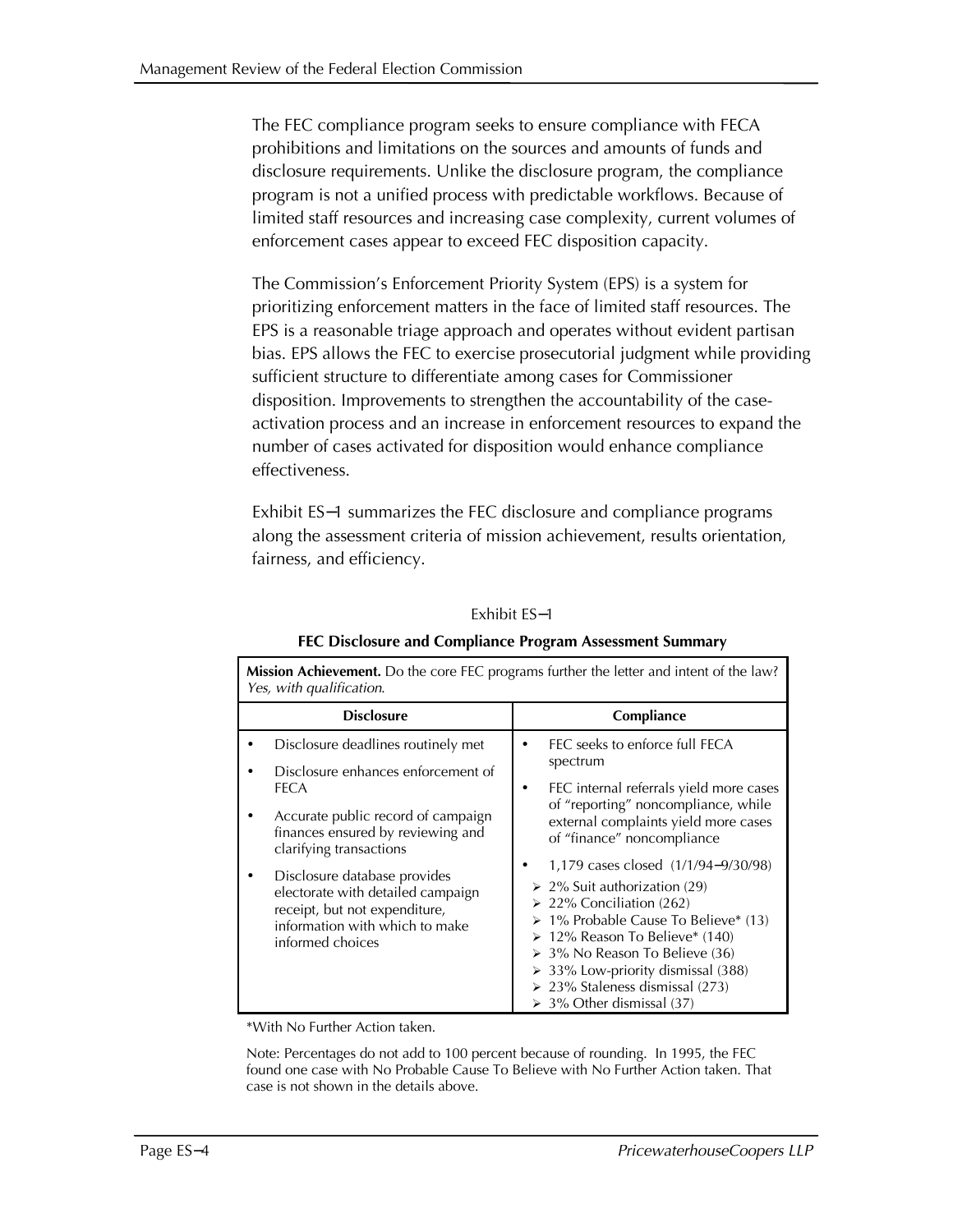|                   | <b>Results Orientation.</b> Does the FEC produce strategic outcomes that add value to the<br>Federal election system? Yes, with qualification. |            |                                                                                                              |  |  |
|-------------------|------------------------------------------------------------------------------------------------------------------------------------------------|------------|--------------------------------------------------------------------------------------------------------------|--|--|
| <b>Disclosure</b> |                                                                                                                                                | Compliance |                                                                                                              |  |  |
|                   | High customer satisfaction with<br>products and services<br>High value associated with public                                                  |            | Focus on facilitating regulated<br>community voluntary compliance to<br>create an accurate public record of  |  |  |
|                   | information                                                                                                                                    |            | campaign finances                                                                                            |  |  |
|                   | Reporting of campaign finance<br>transactions are a significant part of<br>the election process                                                |            | Uncertainty as to whether FEC selects<br>the right cases to respond to emerging<br>compliance offense trends |  |  |

| Fairness. Are FEC programs conducted in an impartial, ethical, and independent<br>manner? Unqualified yes.                                                                                                                                                                     |                                                                                                                                                                                                                                                                                                                |  |  |  |  |
|--------------------------------------------------------------------------------------------------------------------------------------------------------------------------------------------------------------------------------------------------------------------------------|----------------------------------------------------------------------------------------------------------------------------------------------------------------------------------------------------------------------------------------------------------------------------------------------------------------|--|--|--|--|
| <b>Disclosure</b>                                                                                                                                                                                                                                                              | Compliance                                                                                                                                                                                                                                                                                                     |  |  |  |  |
| No partisan bias apparent in<br>document processing, coding, entry,<br>or reports analysis<br>No partisan bias evident in release of<br>public records or information<br>No partisan bias evident in reports<br>analysis leading to internal audit or<br>enforcement referrals | High level of confidentiality<br>maintained<br>No partisan bias apparent in the<br>٠<br><b>Enforcement Priority System</b><br>FEC staff generally perceived by filers<br>and those who practice before the<br>FEC as independent and nonpartisan<br>High ethical standards espoused<br>throughout organization |  |  |  |  |

| <b>Efficiency.</b> Does the FEC use its resources to achieve consistent performance in<br>conducting its business? Yes, with qualification.                                                                                                                                                                             |                                                                                                                                                                                                                                                                                                     |  |  |  |  |
|-------------------------------------------------------------------------------------------------------------------------------------------------------------------------------------------------------------------------------------------------------------------------------------------------------------------------|-----------------------------------------------------------------------------------------------------------------------------------------------------------------------------------------------------------------------------------------------------------------------------------------------------|--|--|--|--|
| <b>Disclosure</b>                                                                                                                                                                                                                                                                                                       | Compliance                                                                                                                                                                                                                                                                                          |  |  |  |  |
| 33% of total FEC FY 1998 FTEs                                                                                                                                                                                                                                                                                           | 31% of total FEC FY 1998 FTEs                                                                                                                                                                                                                                                                       |  |  |  |  |
| Productivity varies with odd and even<br>election cycle years<br>Productivity has increased for reports<br>processing and Requests for<br>Additional Information (RFAIs)<br>Manual paper-based coding and data<br>entry disclosure processes cause<br>inefficiencies related to time,<br>accuracy, cost, and compliance | 29% of Audit resources<br>50% of Office of the General Counsel<br>resources consumed by enforcement<br>cases<br>$\geq 50\%$ of monthly pending cases<br>activated for disposition<br>Decreasing case closure times<br>≻<br>17% of Office of the General Counsel<br>resources consumed by litigation |  |  |  |  |
| Technology is improving productivity                                                                                                                                                                                                                                                                                    |                                                                                                                                                                                                                                                                                                     |  |  |  |  |

**2. The FEC employs effective systems to establish performance objectives, measure results, and allocate resources to accomplish its key functions.**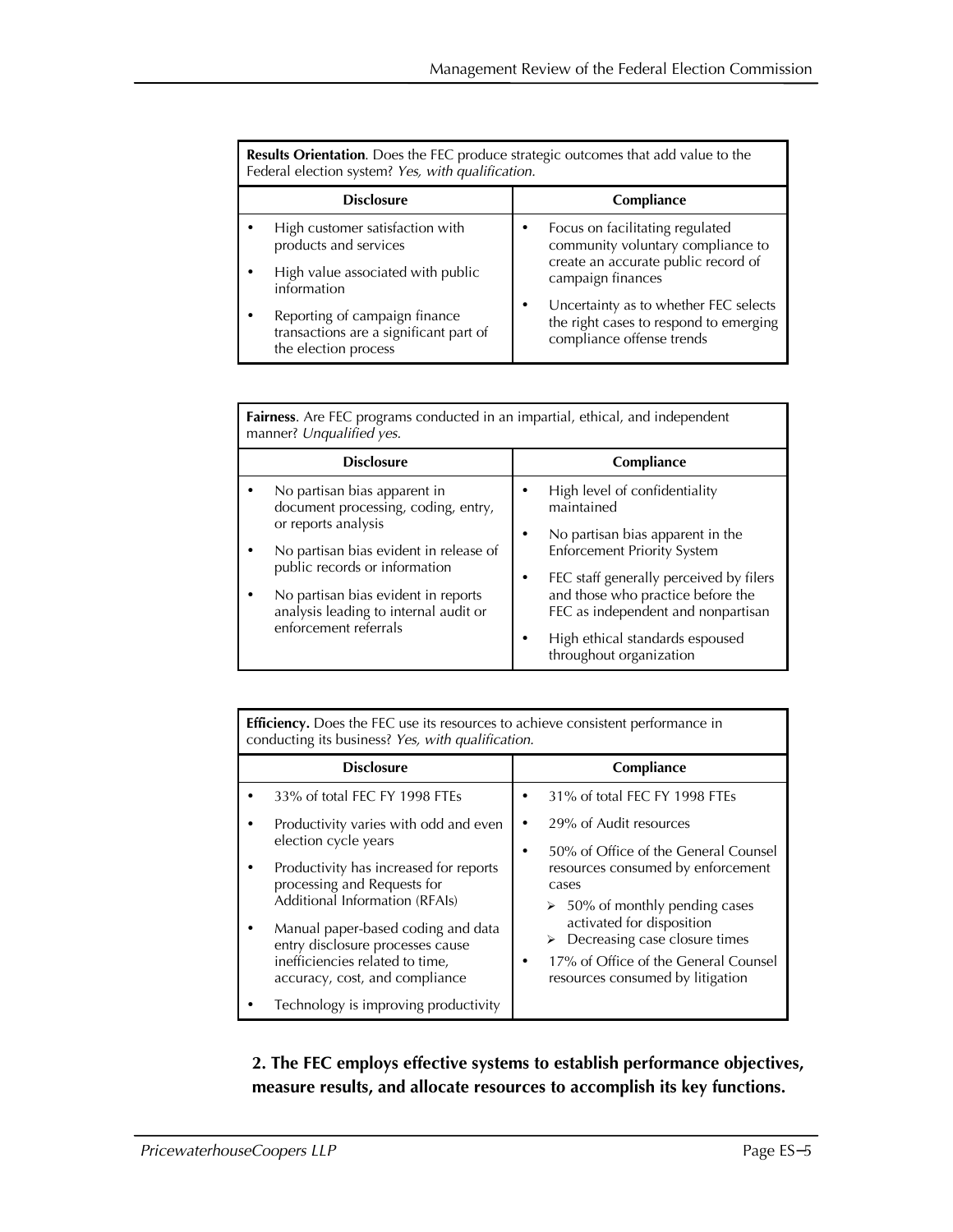# **However, the current FEC organizational structure limits the degree of communication and the efficient achievement of some of its business**

**objectives.** To measure its success in meeting its mission, the FEC develops annual performance plans with many specific measures for each of its four core programs. The agency maintains automated and manual systems to track actual results against planned accomplishments to adjust resources as necessary and to estimate budgetary needs. While the Office of the General Counsel currently tracks case status and enforcement resources manually, it is implementing a case management system to automate data collection and reporting.

Many FEC organizational units operate in a compartmentalized and autonomous manner. These "stovepipes" appear to have led to the following problems:

- · An uneven understanding throughout the organization of how each unit performs its functions and the decision-making processes behind workflows
- · Multiple handoffs between units that result in redundancies, rework, and extra concurrence processes
- · Diminished sharing of "lessons learned" and "best practices" throughout the organization

The FEC needs to take steps to increase collaboration and communication among its work groups. Greater use of existing and new multidisciplinary teams to address reoccurring business problems will facilitate efforts to streamline work processes to better manage growing workloads. Until most campaign finance reports are filed electronically, however, limited opportunities exist to further streamline FEC disclosure and reports review operations. The Commission should continue efforts to streamline compliance functions by examining ways to reduce the number of handoffs among compliance offices and the levels of review within the Office of the General Counsel.

**3. FEC human resource practices support the maintenance of a strong institutional knowledge of the FECA. But in so doing, FEC staff have developed norms on the "ways things get done" that limit the ability to change.** FEC staff members are dedicated to the FECA and believe that they are making a difference. Overall, human resource recruitment, selection, and retention procedures are standardized and consistently used throughout the agency. Most senior managers feel that they are recruiting qualified candidates. However, there are a number of organizational culture issues that stem from long-tenured staff that discourage innovation and limit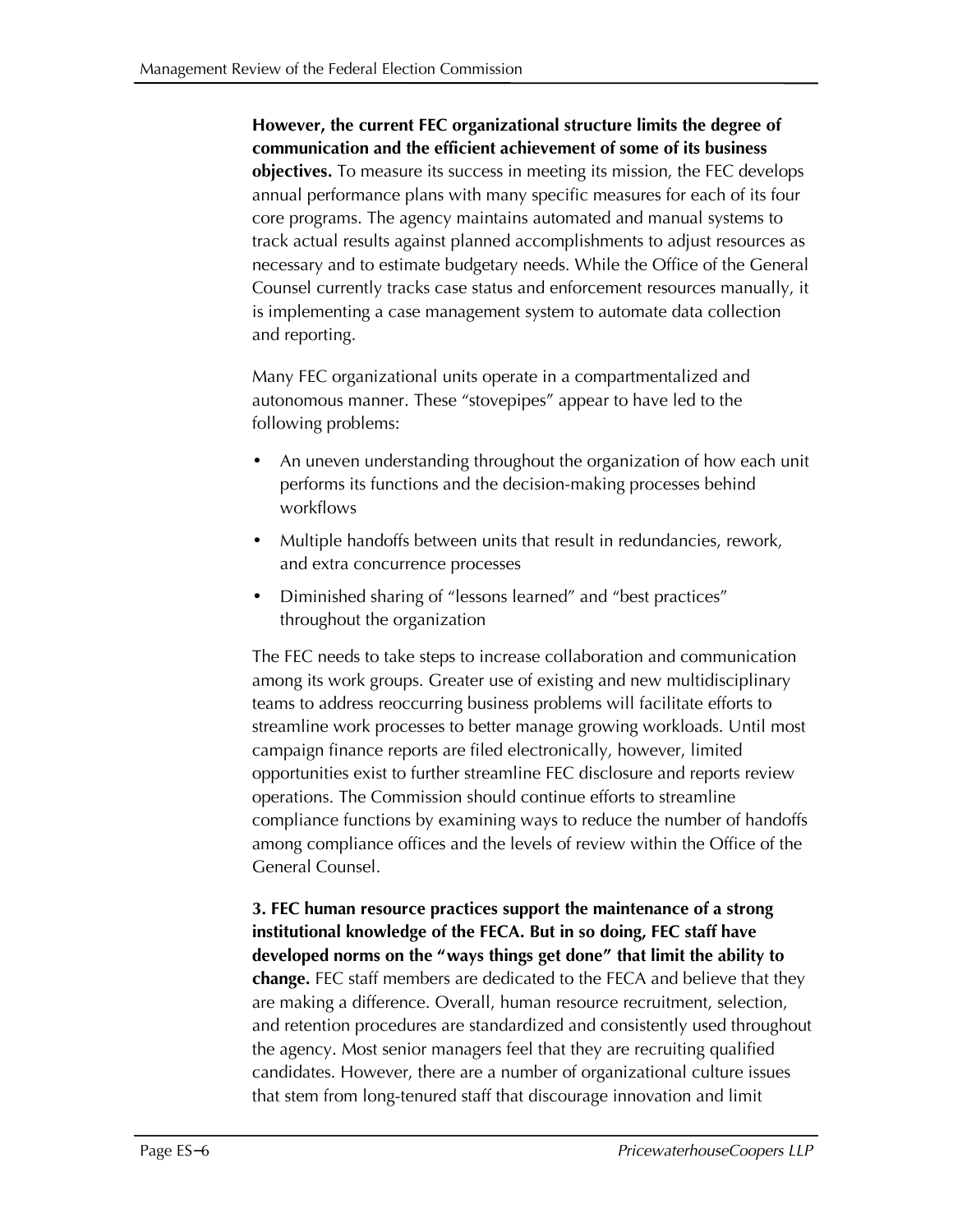needed organizational communication. Because many of the senior staff have been with the FEC for almost 20 years and may retire in the near future, the Commission needs to begin taking a more strategic and proactive approach to managing its workforce to maintain its organizational capacity.

**4. Since 1996, the FEC has made substantial progress in enhancing and upgrading its computing capabilities, but much remains to be done. A strong reliance on its information systems strategic plan helps the FEC maintain a disciplined approach on technology deployment. Deploying improved information systems remains critical to the future effectiveness and efficiency of the FEC.** The FEC pursues opportunities to employ technologies that increase disclosure and compliance program effectiveness. Program process efficiencies have been achieved by the following means:

- The migration to a client/server information technology environment with document-imaging and group-messaging capabilities
- The implementation of a limited electronic filing system to automate manual data entry and as the first step toward improving internal document receipt and review processes
- The transfer of the point-of-entry for House candidate committee filings to the FEC
- The ongoing implementation of an automated case management system in the Office of the General Counsel

Despite these accomplishments, important issues remain that must be addressed, such as the coordination and redesign of business processes based on new computer technologies, implementing methods to increase use of electronic filing techniques, and replacement of antiquated software used for the disclosure database system. Significant improvements in FEC effectiveness will require that these opportunities be addressed.

**5. The FEC maintains a comprehensive management information system that reliably captures detailed program performance and financial information used for formulating budget justifications.** This information is used by the FEC Finance Committee and senior staff to formulate budget justifications. The FEC effectively monitors its budget and allocation of FTEs and nonpersonnel resources, and its accounting and financial reporting systems appear to adhere to Federal financial reporting standards. FEC performance and financial information is comprehensive and has been in place for years, but it could be applied to a broader range of management planning and decision making throughout the organization.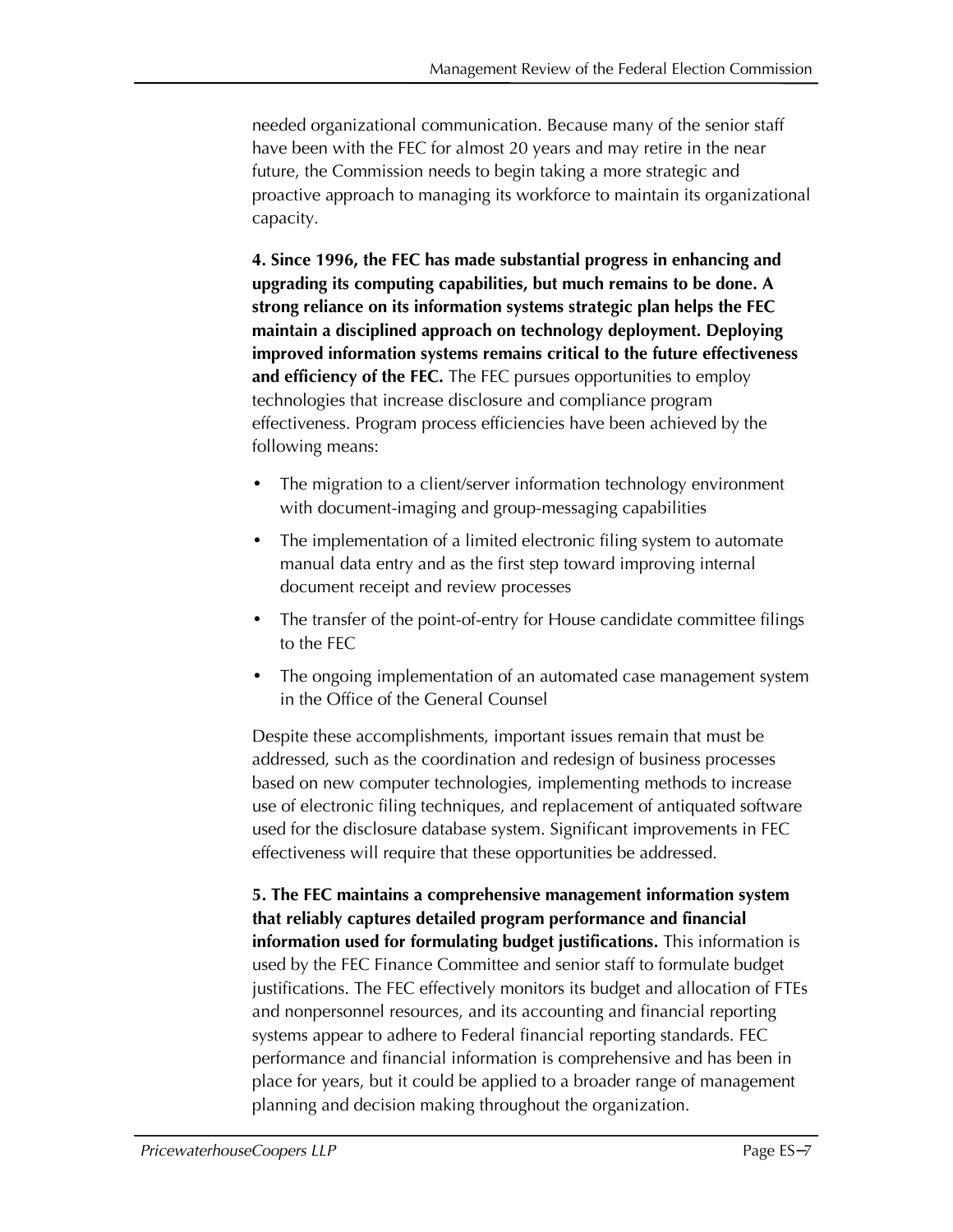**6. On balance, the surveyed filing community is quite satisfied with the products and services provided by the FEC**. While the level of usage of products and services varies, the degree of satisfaction is consistently positive. A telephone survey of 353 randomly selected filers was used to assess satisfaction, and those surveyed filers generally perceived the Commission to be fair and nonpartisan. On a scale from 1 to 10, where 1 means poor and 10 means excellent, surveyed filers gave the FEC an average rating of 8 on how well it was doing its job. Moreover, anecdotal interviews with other FEC stakeholders and practitioners agree that the FEC staff act in an impartial and independent manner and that the Commission's disclosure program adds value to the Federal election system. On the other hand, as some would expect, public interest advocates and legal practitioners engaged in adversarial actions with the FEC expressed dissatisfaction for a variety of reasons with the way the Commission selects, pursues, and disposes of compliance matters.

### **Growing Workload and Resource Issues**

Workload for the FEC has been escalating over the years. For example, during the 1996 election cycle with a Presidential election, candidate and committee disbursements exceeded \$2.7 billion, up dramatically from the \$1 billion election cycles in the late 1980's. During FY 1997 through FY 1998, the FEC coded and entered roughly 1.9 million transactions, compared with 800,000 transactions entered during the FY 1990- 1991 period. Approximately 90,000 reports filed by more than 8,000 committees have been reviewed during the 1996 election cycle to date. To clarify reported transactions, more than 17,000 first and second Requests for Additional Information were sent to committees during this same period, an increase of five percent over the 1994 election cycle. The Reports Analysis Division referred 200 potential audits after the 1996 election cycle, compared with roughly 100 referrals each made after the 1994 and 1992 cycles. While the total number of enforcement cases pending at the end of FY 1998 declined to 195 from a level of 263 at the end of FY 1997, the complexity of those cases increased as measured by the monthly average number of respondents per pending case, which increased from 7 in FY 1997 to 11.5 at the end of FY 1998. As the number of respondents increases per case, each investigative step in the enforcement process consumes an increasing amount of resources to move the case forward.

Current and future workloads require increased productivity in the FEC disclosure and compliance programs. The Congress increased the FEC FY 1999 appropriation by \$4.85 million over its FY 1998 level of \$31.65 million (an increase of 15.3 percent). It also authorized a personnel ceiling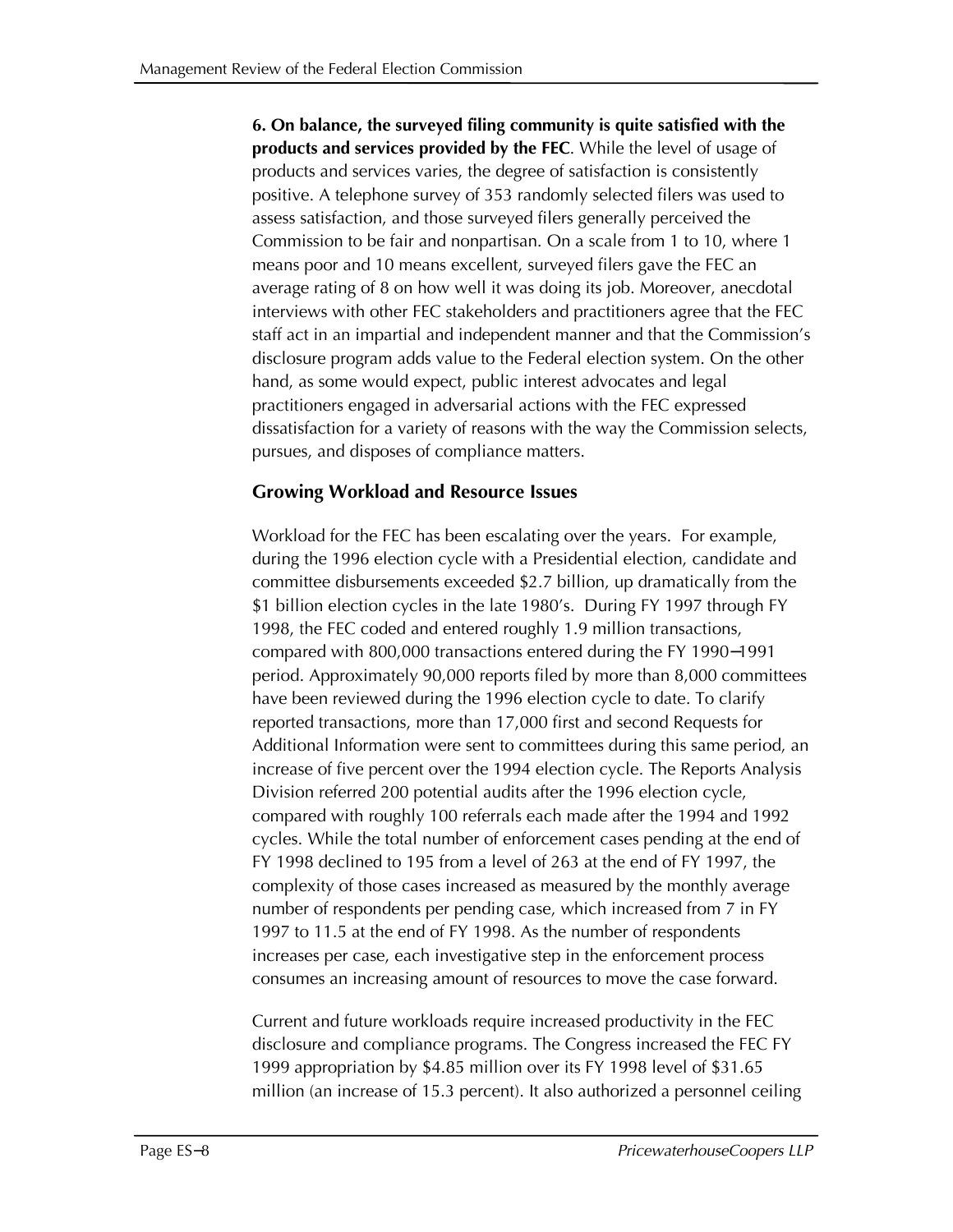of 347 full-time equivalents (FTEs), an increase of 34 FTEs (10.8 percent) over the FY 1998 authorization of 313 FTEs. As shown in Exhibit ES-2, FEC FTE levels for FY 1999 have recovered from the effects of its FY 1995 appropriation recision, with an overall increase of 10 percent. The Commission will be assigning its new FTE resources to its Audit, Data Systems, and General Counsel activities.

| <b>FEC</b>               | 1995  | 1996  | 1997  | 1998  | 1999* | % Change '95- |        |
|--------------------------|-------|-------|-------|-------|-------|---------------|--------|
| <b>Division/Office</b>   |       |       |       |       |       | 1998          | 1999   |
| Commissioners            | 19.1  | 16.3  | 15.6  | 15.2  | 20.0  | $-20%$        | 5%     |
| <b>Staff Director</b>    | 26.1  | 25.8  | 24.0  | 23.4  | 24.0  | $-10%$        | $-8%$  |
| Administration           | 19.2  | 20.0  | 19.5  | 18.5  | 21.0  | $-4\%$        | 9%     |
| Audit                    | 31.3  | 37.3  | 33.6  | 31.8  | 42.0  | 2%            | 34%    |
| Information              | 13.5  | 12.7  | 12.9  | 12.2  | 13.0  | $-10%$        | $-4\%$ |
| General Counsel          | 104.3 | 95.3  | 92.8  | 99.4  | 115.0 | $-5%$         | 10%    |
| Clearinghouse            | 6.0   | 5.2   | 4.8   | 4.8   | 5.0   | $-20%$        | $-17%$ |
| Data Systems**           | 35.0  | 36.9  | 38.0  | 40.6  | 47.5  | 16%           | 36%    |
| <b>Public Disclosure</b> | 14.6  | 14.6  | 12.5  | 13.5  | 14.0  | $-8\%$        | $-4\%$ |
| Reports Analysis         | 41.9  | 40.4  | 39.0  | 39.6  | 42.0  | $-5%$         | $0\%$  |
| Inspector General        | 3.8   | 4.0   | 4.0   | 3.7   | 4.0   | $-3\%$        | 5%     |
| <b>TOTAL</b>             | 314.8 | 308.5 | 296.7 | 302.7 | 347.5 | $-4\%$        | 10%    |

### Exhibit ES-2

**FEC FTEs for FY 1995–FY 1999** 

Source: FEC FY 1999 and FY 2000 Budget Request Justification, FEC FY 1999 Management Plan.

\* FY 1999 shows authorized FTEs allocated according to FEC FY 1999 Management Plan. All other years are actual.

\*\*Includes Automated Data Processing and Electronic Filing System initiatives of 6.2 FTEs in 1996 and 1997, 10 FTEs in 1998, and 8.5 FTEs in 1999.

The FEC faces an increasing and volatile workload with the year 2000 election cycle, which features a nonincumbent Presidential election. Increased FTE and automated data processing initiative resources should facilitate improved FEC FY 1999 program performance. Depending on the number of Presidential candidate committees, the size of the enforcement caseload, and the Commission desire to increase case-activation rates, additional compliance resources in FY 2000 may be warranted above normal inflation-adjusted levels. FY 2000 appropriations should be conditioned on the agency's continued progress in implementing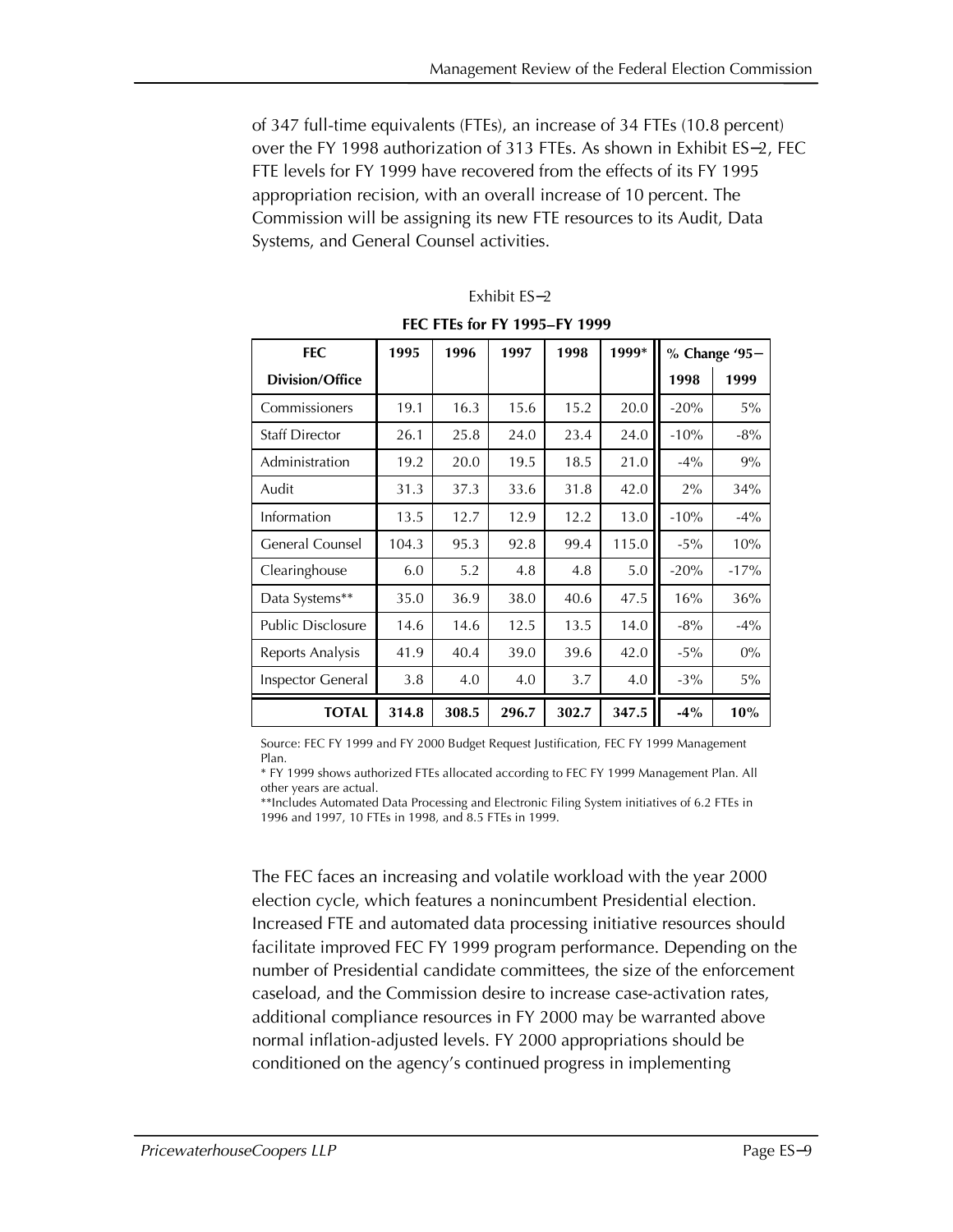opportunities to increase productivity in its disclosure and compliance programs.

To date, through incremental changes to management practices and beginning automation of business processes, the FEC has increased the productivity of its disclosure, audit, and enforcement activities in the face of escalating workloads. Future opportunities for improving efficiency need to focus on the FEC disclosure and compliance programs. The statutory construct of the Presidential public funding system and the minimal resources associated with the Office of Election Administration makes these programs a lower priority for improvement efforts.

As discussed in Section 3, FEC Organizational Assessment, and Section 4, Program Process Assessment, a number of short- and long-term changes could be made by the FEC to increase operational productivity to make it a high-performance organization.

### **Recommended Actions**

While the study identified 33 opportunities for improvement to increase overall FEC performance, Section 5, Summary of Recommendations, identifies the 21 changes that will yield the greatest benefit. These changes range from incremental short-term activities that could be conducted entirely by the FEC to significant and long-term changes that would require Congressional action. A summary of these improvement actions that would increase FEC efficiency and effectiveness follow.

The Congress and the FEC need to initiate actions that will eventually allow the FEC to shift some resources from its disclosure activities to its compliance programs by the following means:

- · Develop a comprehensive, mandatory electronic data filing system for the major filers in conjunction with a significant business process reengineering throughout the FEC
- · Redesign disclosure processes (using industry standard software) and realign organizational units to improve processing time, accuracy, and cost
- · Monitor compliance with the FECA through a computer-based exception reporting system to verify transaction accuracy, content, and disclosure thresholds

Unless the paper-based, manual disclosure processes are changed to a mandatory and fully functional electronic filing system, the current wellregarded FEC disclosure function faces deterioration under the rapidly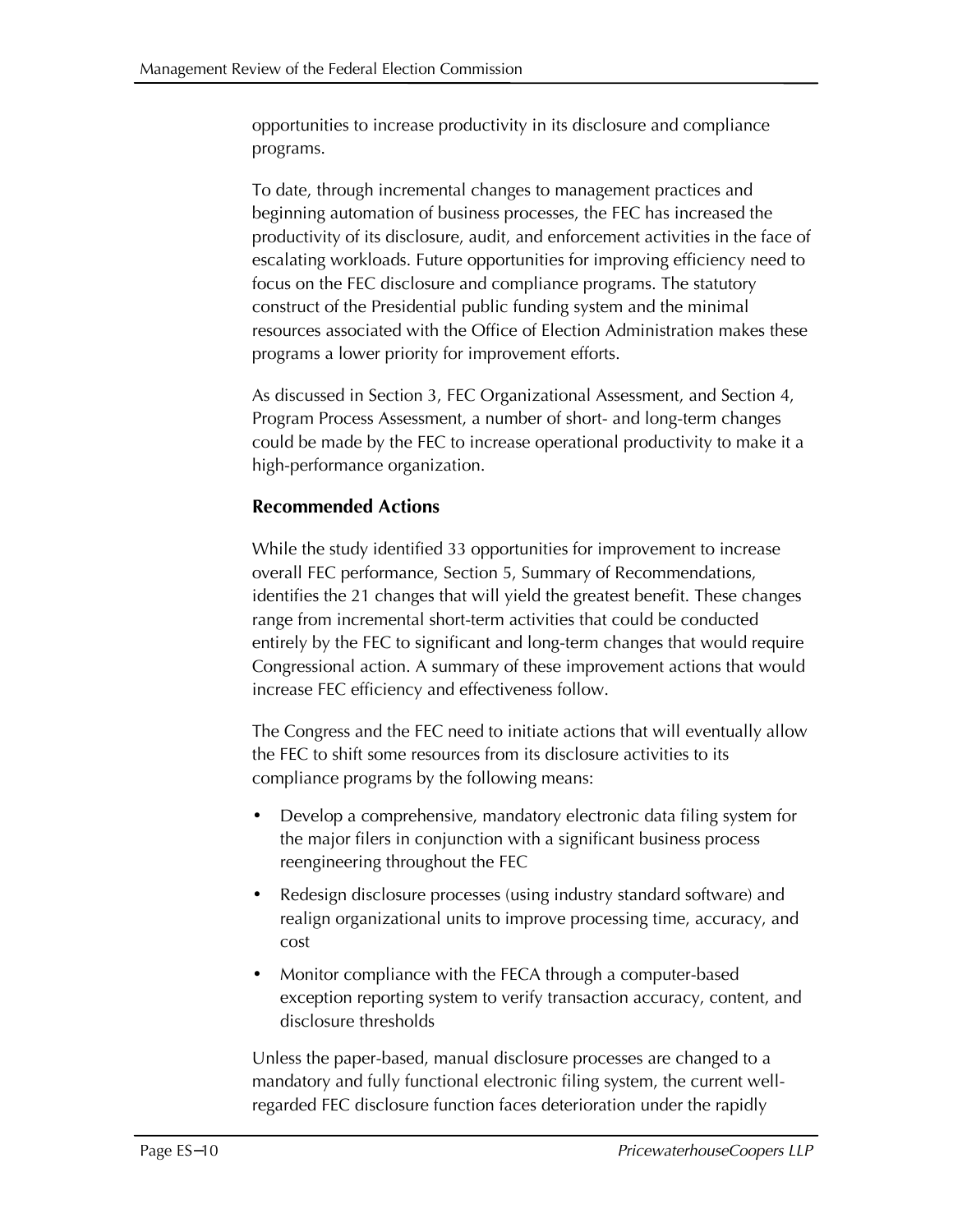increasing volume of campaign finance transactions expected in future election cycles.

Because of case complexity and the increasing number of respondents, important enforcement actions may not be activated in the future or may be dismissed for lack of resources. Increasing the number of enforcement personnel will increase case activation and closure rates. However, consideration of further increases in enforcement staff levels should be linked with implementation of steps to increase compliance and enforcement productivity in the following ways:

- · Move nondeliberate and straightforward reporting violations such as failure to meet reporting deadlines away from the enforcement process and into an administrative fine system which will allow enforcement resources to focus on more significant violations
- Establish workload and performance standards for all compliance matters to better allocate and manage available resources
- Aggregate data about compliance matters by descriptive offense category to better coordinate screening criteria and prioritize compliance resources for the strategic outcomes desired by the Commissioners
- Reassess the roles and responsibilities of the Office of the General Counsel to reduce staff time consumed in repetitive legal reviews of enforcement matters and to harmonize the reports review and auditscreening referral criteria to expedite case activation

Finally, the FEC needs to renew itself by conducting a broad range of organizational development activities to strengthen leadership and accountability, to enhance human resource management, and to nurture increased communication and collaboration throughout the organization.

# **Conclusion**

While the FEC has accomplished much in its 25-year history, its future success will require that it aggressively pursue both incremental and significant changes in organization, work processes, technology, and management practice.

The threat of the increasing volume and volatility of workload for the FEC is real and near. Failure to change will lessen the FEC capacity to meet its basic FECA requirements, while at the same time it will require everincreasing staff resources to meet those minimal requirements.